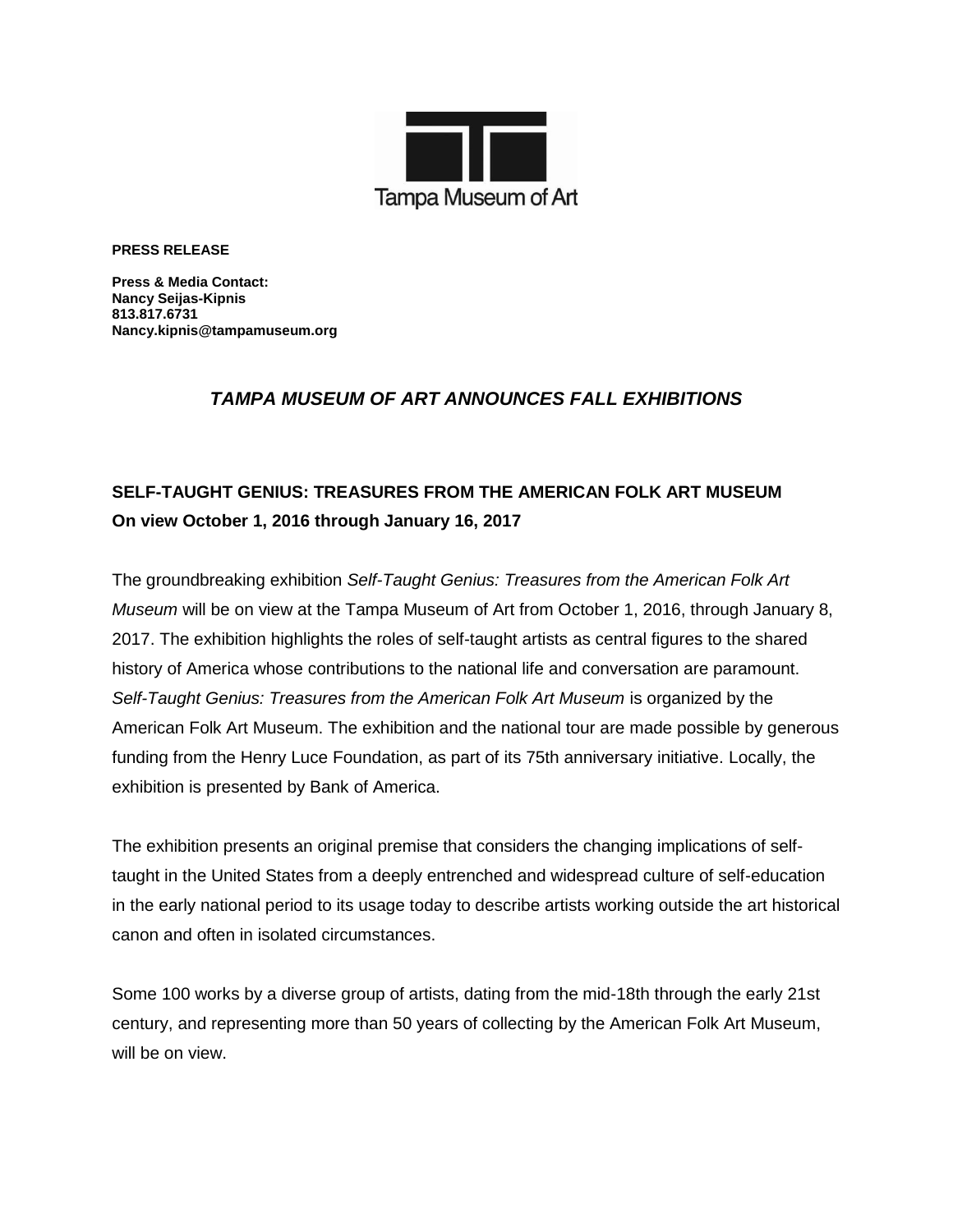A fully illustrated color catalogue, published by the American Folk Art Museum and Marquand Books, with essays by curators Stacy C. Hollander, Deputy Director, Chief Curator and Director of Exhibitions at the American Folk Art Museum, and Dr. Valérie Rousseau, Curator, Self-Taught Art and Art Brut at the American Folk Art Museum, will accompany the exhibition and retail in the Museum Store for \$50.00.

**Presented by Bank of America** 

## **MANUEL CARRILLO: MI QUERIDO MEXICO (MY BELOVED MEXICO) Photographs from the Bank of America Collection On view October 1, 2016 through January 8, 2017**

*Manuel Carrillo: Mi Querido México* features 45 enchanting and evocative photographs from the Bank of America Collection. The exhibition reveals the warmth of Carrillo's personality and his love for his subject matter. Known as "El Maestro Méxicano" (The Mexican Master) on both sides of the border, Manuel Carrillo was born in Mexico in 1906 and died at the age of 83 in 1989. Although Carrillo didn't embrace photography until later in his life, it was clear what subjects were closest to his heart from the first time he used his camera to pursue his art: his homeland and its people, especially those in rural areas, children, the elderly and their beloved animals. Though he spent years in the United States before returning to Mexico, he didn't approach his subjects with an outsider's curiosity, but with compassion, respect and gentle humor.

In the mid-twentieth century, the sociopolitical landscape of post-Revolutionary Mexico was that of great change, and of a national effort toward establishing a unified Mexican cultural identity. Photographs helped to form a visual language that contributed to the reinforcement and the formation of its national character – and Carrillo's imagery was a contributing force as to how Mexico saw itself and how it was perceived by the rest of the world. Carrillo builds upon the works of his predecessor Manuel Álvarez Bravo and renowned American photographers, such as Paul Strand, Edward Weston and Brett Weston, who took up residence in Mexico for years at a time. A small selection of works by photographers who influenced Carrillo will also be on view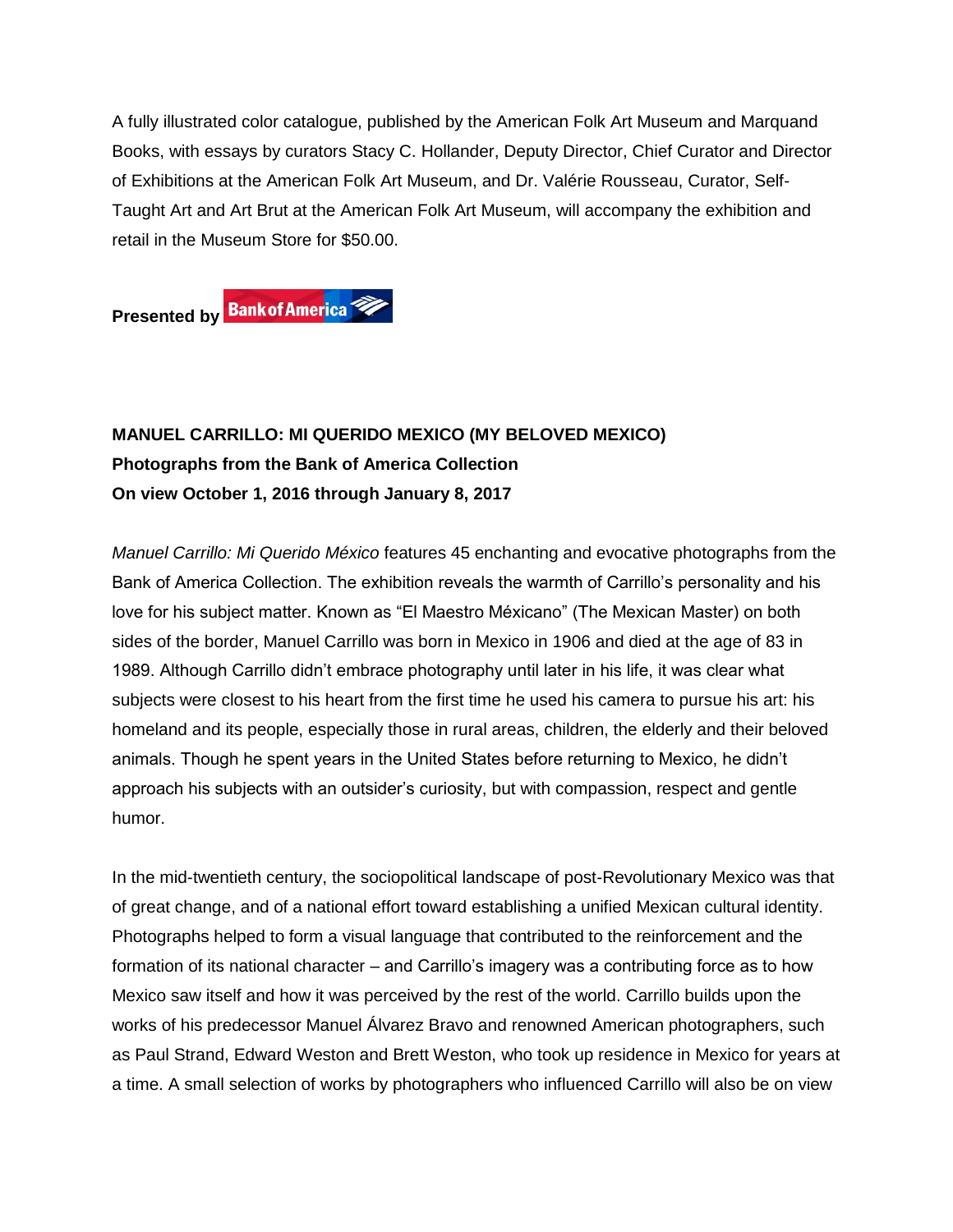in *Mi Querido México,* including the aforementioned, as well as Ansel Adams and Edward Steichen, whose output helped shape the aesthetics and politics of Carrillo's work.

**Presented by Bank of America Art in our Communities** 

# **COMPLICATED BEAUTY: CONTEMPORARY CUBAN ART**

### **On view October 8, 2016 through January 22, 2017**

Organized by the Tampa Museum of Art, in collaboration with the Bronx Museum of the Arts

*Complicated Beauty*, a survey of contemporary Cuban art from the 1970s to the present, is the first comprehensive Cuban art exhibitions at the Museum. Inspired by historic connections between Tampa and Havana, as well as the recent reopening of relations between the US and Cuba, *Complicated Beauty* will highlight several recent acquisitions to the Tampa Museum of Art's permanent collection. This show will also include important artworks from The Bronx Museum of the Arts permanent collection and several private collections. Altogether, some 50 artworks by more than 20 artists will offer visitors a cross-generational look at themes related to Cuban identity and the island nation's complex socio-political environment. Many of the artists celebrate the natural beauty and diversity of Cuba while also exploring notions of isolation and escape.

Featured artists include José Bedia, Tania Bruguera, Los Carpinteros, Yoan Capote, Humberto Diaz, KCHO, Glenda León, Ana Mendieta, Pedro Pablo Oliva, Mabel Poblet, Diana Fonseca Quiñones, Sandra Ramos, Lazaro Armando Saavedra, Esterio Segura, and others.

Sponsored by:



Bales Security Agency, Inc., Stanton Storer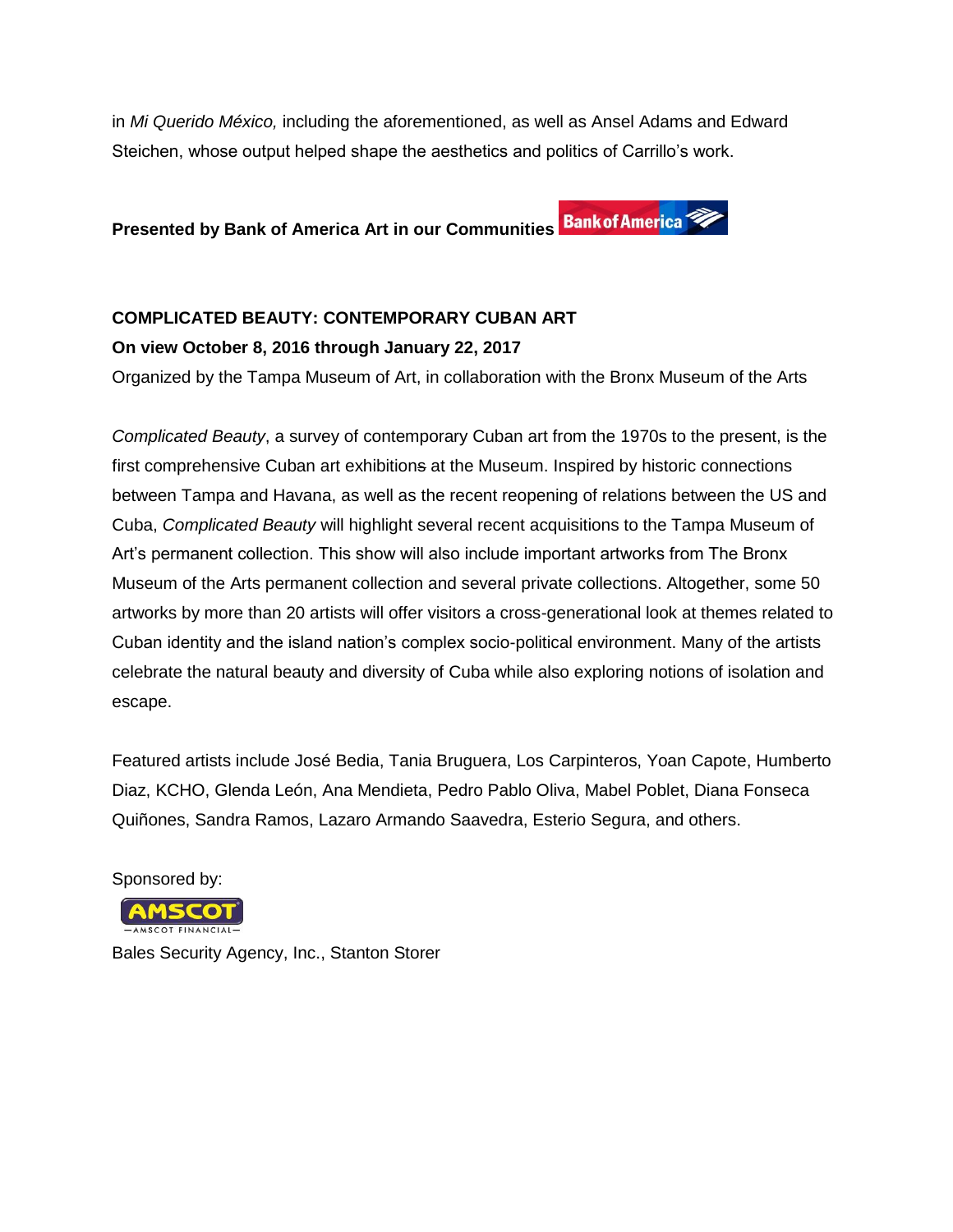## **THE CLASSICAL WORLD IN FOCUS: ANIMALS IN ANCIENT ART On view August 24 through January 2017**

In this exhibition—on view in the MacKechnie Gallery alongside a reorganized Classical World display in the Lemonopolous Gallery—visitors will see a small sampling of the roles played by animals in ancient life, myth, and art. Whether as pets or pests, beasts of burden or symbols of status, animals are often represented naturalistically in ancient art, providing a ready connection between antiquity and the present day. But as hybrid creatures combining multiple animal and human forms (such as winged horses or centaurs), animals also populated the ancient imagination, reminding us of important differences between past and present.

The artifacts and artworks on view span broad geographical areas across more than a millennium (from well before 500 BC to after AD 500), in media ranging from black-figure and red-figure pottery to sculpture in terracotta, stone, and precious metal. Alongside numerous Greek, Etruscan, and Roman works from the Museum's permanent collection are a number of significant works lent by other institutions and private collections. Most striking among these loans are a Roman marble lion sarcophagus from the Los Angeles County Museum of Art and an early Christian mosaic with running dog from the Hood Museum of Art at Dartmouth College.

Executive Director Michael Tomor remarked, "In the fall of 2016, the Tampa Museum of Art continues to interest audiences of all generations and predispositions to art by introducing the community to unique opportunities to view masterworks rarely seen in Florida's Central Gulf Coast region. *Self-Taught Genius: Masterworks from the American Folk Art Museum* closes its national tour in Tampa with an extraordinary opportunity to see three centuries of art from the most important Folk Art collections in the United States. At the same time, curated from the rich Bank of America art holdings, *Manuel Carrillo: Mi Querido Mexico (My Dear Mexico)*, handsomely captures in stunning black and white photographs the rich culture of Mexico in quiet reflections of the people and their landscape.

*Complicated Beauty: Contemporary Cuban Art* is the museum's first program dedicated to the diversity of style, content, and mediums of Cuban artists rarely shown in the United States. Tampa Museum of Art curators Joanna Robotham and Dr. Seth Pevnick have selected works from regional private collections, the Museum's permanent collection, and the Bronx Museum of Art's esteemed collection of contemporary Cuban art for this highly anticipated exhibition.